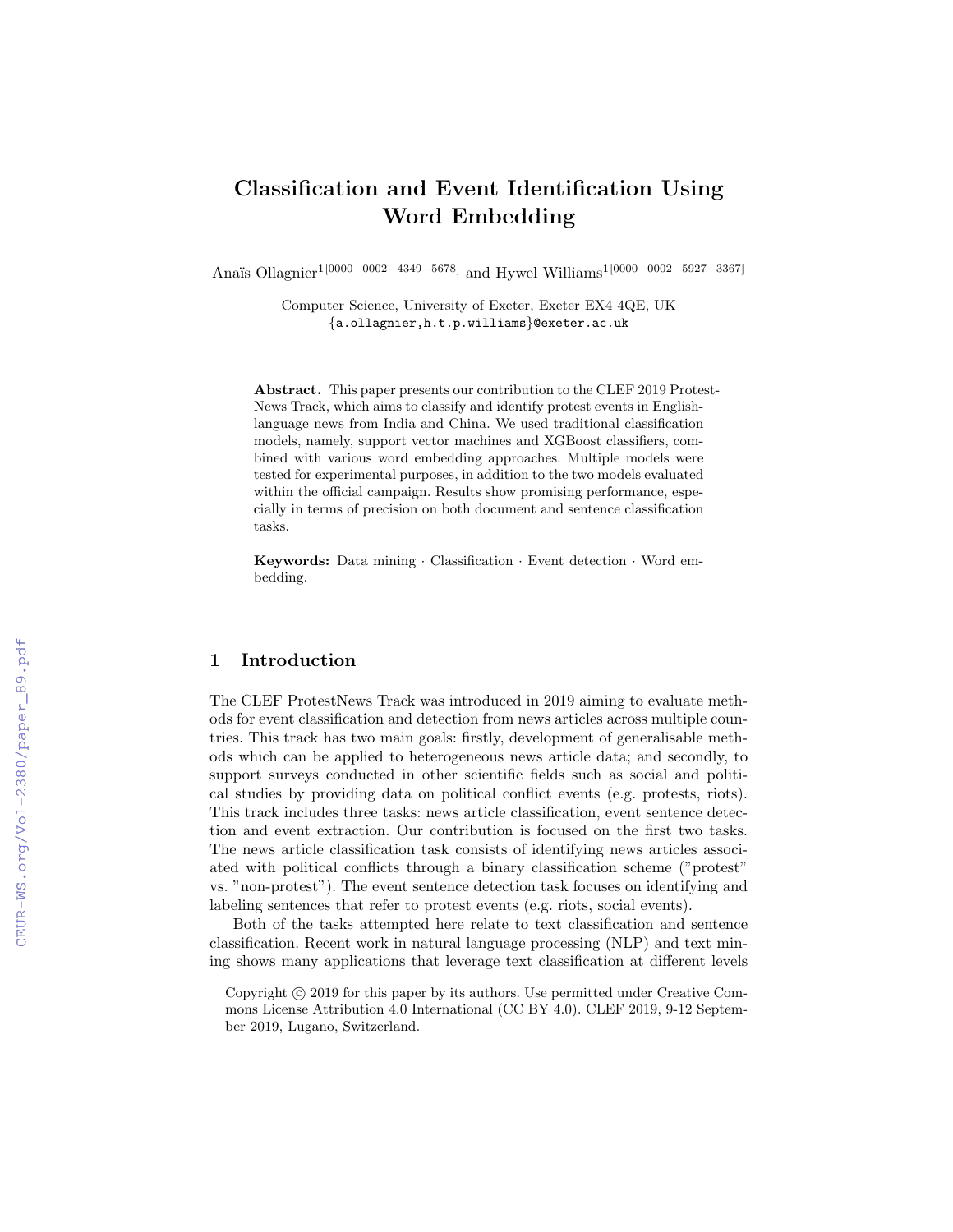of scope. At the document level, many classification techniques have been proposed and have achieved good results in the literature [\[4\]](#page-8-0). Logistic regression (LR) and support vector machines (SVMs) are two of the most-used techniques [\[2\]](#page-8-1). Recently "deep learning" models based on neural networks have become increasingly popular [\[3\]](#page-8-2). At the sentence level, classification must operate on texts that are much shorter than most documents  $(\leq 160 \text{ words})$ , which reduces performance of traditional text classification algorithms. Main limitations concern the feature sparsity of short text which reduces the accuracy of traditional algorithms, such as the similarity algorithm based on word frequency and co-occurred words [\[1\]](#page-7-0). To tackle problems arising from short texts, various methods have been proposed to improve their capacity of semantic expression [\[5\]](#page-8-3). More recently, NLP has drawn attention in this context through the use of language models learned by word embeddings, especially in models based on neural networks [\[6,](#page-8-4)[7\]](#page-8-5).

At both document and sentence levels, effective feature extraction is important to help the accuracy and robustness of classification models. Inspired by recent work in efficient word representation learning [\[9,](#page-8-6)[8\]](#page-8-7) and considering the topical scope of the proposed tasks CLEF ProtestNews Track 2019, here we propose two models that were submitted for official evaluation and also several other models that were developed for experimental purposes. All of them are based on word vector learning combined with linear classifiers. The main aim of these approaches is to find the most efficient feature extraction and classification method which can be applied at different levels of scope.

The rest of this paper is organized as follows. Section [2](#page-1-0) presents an overview of the analytical framework. In Section [3,](#page-3-0) we describe a set of 9 different models using different kinds of word embedding and classifier, with and without dimension reduction. Then, we present results from experimental testing of these models (Section [4\)](#page-5-0) before giving results for the two models submitted to the official CLEF ProtestNews track evaluation (Section [5\)](#page-6-0) .

# <span id="page-1-0"></span>2 Overview of the proposed framework

In this section, we present the proposed framework consisting of three parts: data processing, word vector learning and text classification.

#### 2.1 Data processing

For each task respectively documents and sentences were converted to lowercase, all URLs and stop-words were removed. After the tokenization process, all tokens based only on non-alphanumeric characters and all short tokens (with < 3 characters) were also deleted. Then, we perform a morphological analysis of all tokens in order to identify lemmas, replacing each token by its lemma.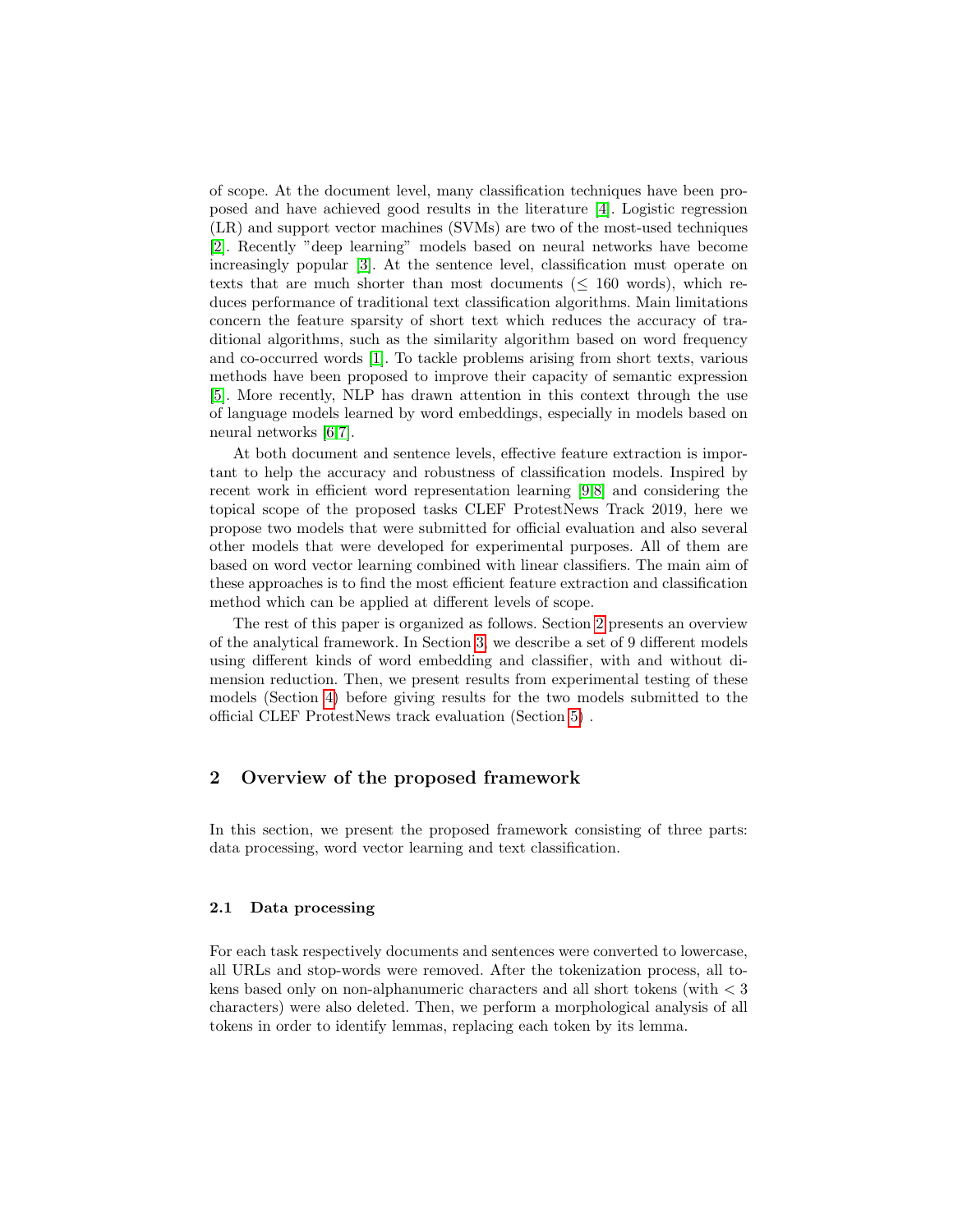#### 2.2 Word vector models

In word vector representations, each word is represented by a vector which is concatenated or averaged with other word vectors in a context to form a resulting vector which is used to predict other words in the context [\[10\]](#page-8-8). These vectors allow capture of hidden information about a language, like word analogies or semantic associations. In the literature, word vector representations have demonstrated efficiency in boosting accuracy of classification models. However, inconsistent performances are observed in some application contexts [\[11\]](#page-8-9). In this paper, we explore three popular embedding models, namely, Word2Vec, GloVe and FastText. Below, we introduce briefly their principle.

- **Word2Vec** [\[14\]](#page-8-10) is a group of related models based on two-layer neural networks that are trained to reconstruct linguistic contexts of words. Two model architectures can be used: continuous bag-of-words (CBOW) or continuous skip-gram (SG). In CBOW architecture, the model predicts the current word from a window of surrounding context words. As in other bag-of-words approaches, the order of context words does not influence prediction. In the continuous SG architecture, the model uses the current word to define the surrounding window of context words. The SG architecture weights nearby context words more heavily than more distant context words.
- GloVe  $[13]$  (global vectors for word representation) allows the user to obtain word vector representations by mapping words into a meaningful space where the distance between words is related to semantic similarity. Training is performed on aggregated global word-word co-occurrence statistics from a corpus, and the resulting representations showcase interesting linear substructures of the word vector space.
- FastText [\[12\]](#page-8-12) is based on the SG model, where each word is represented as a bag of character n-grams. A vector representation is associated to each character n-gram; words being represented as the sum of these representations.

Pre-trained word embeddings on large training sets are publicly available, such as those produced for word2vec [\[14\]](#page-8-10), GloVe [\[13\]](#page-8-11) or Wiki word vectors for FastText<sup>[1](#page-2-0)</sup>.

#### 2.3 Linear classifiers

Despite the popularity of models based on neural networks, linear classifiers stand as strong baselines for text classification problems. Furthermore the stateof-art about these models has proved their suitability and their robustness when they are combined with right features [\[15\]](#page-8-13). In addition, neural network models tend in practice to increase computational cost. Following empirical studies conducted on the training set provided for each CLEF ProtestNews task, SVM and XGBoost provided best performances in term of accuracy and log loss scores.

<span id="page-2-0"></span><sup>&</sup>lt;sup>1</sup> <https://fasttext.cc/docs/en/pretrained-vectors.html> Date of access: 16th May 2019.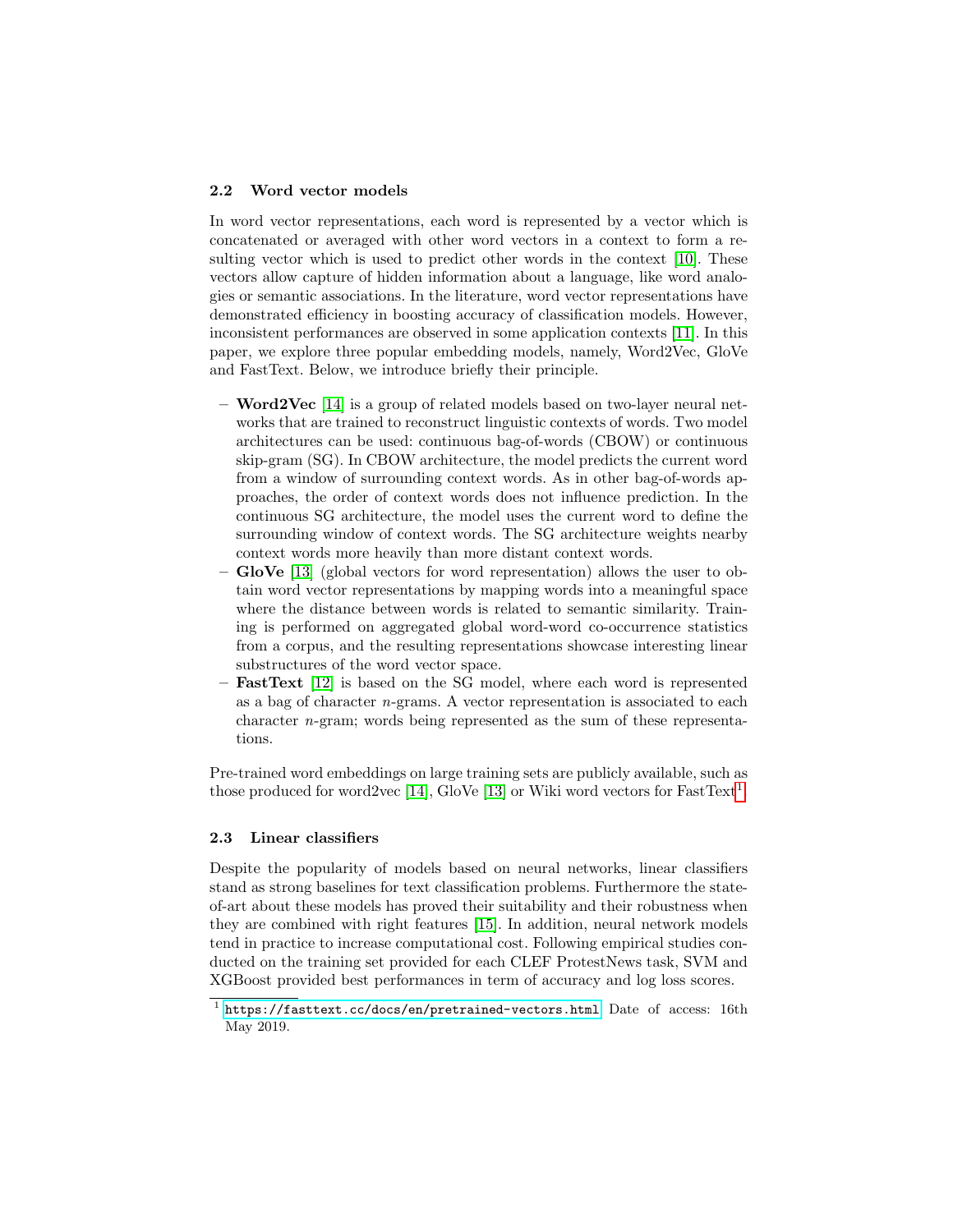## <span id="page-3-0"></span>3 Proposed models

Nine models were explored for the news article classification and event sentence detection tasks. These models were selected from various combinations within the framework presented above. The best models were chosen according to their global performance in terms of precision, recall and F1-score obtained on the training sets provided for each task. Parameter tuning was performed using GridSearchCV<sup>[2](#page-3-1)</sup> in order to select parameter values that maximize the accuracy of each model. Top parameters are presented in tables following the description of each model below. The model architectures described below were used in similar ways for the two tasks (except for the sum ner model, see below).

- The xgboost\_fast model uses word vector representations created by Fast-Text. Vectors were built from the training set provided for each task. Then the XGBoost classifier was used to identify the class of each input.

| Data     | fraction of [Gamma] |     | tree max. | min. sum of  alpha  fraction of |       |              |
|----------|---------------------|-----|-----------|---------------------------------|-------|--------------|
|          | columns             |     | depth     | weights                         |       | observations |
| Document | 0.75                | 0.4 |           |                                 | 0.005 | $0.8\,$      |
| Sentence | $0.75\,$            | 0.4 |           |                                 | 0.001 | $\rm 0.85$   |

- The **xgboost\_fast\_wiki** model uses the same architecture as the xgboost\_fast model except for word vector learning, which is performed through the use of pre-trained word embeddings. The pretrained model<sup>[3](#page-3-2)</sup> is composed of 1 million word vectors trained on Wikipedia 2017, UMBC webbase corpus and statmt.org news dataset. These vectors in dimension 300 were obtained using the skip-gram model described in [\[12\]](#page-8-12) with default parameters.

| Data.    | fraction of | <b>Samma</b> | tree max. | min. sum of alpha fraction of |      |              |
|----------|-------------|--------------|-----------|-------------------------------|------|--------------|
|          | columns     |              | depth     | weights                       |      | observations |
| Document | $0.85\,$    | 0.1          |           | 10                            |      | 0.8          |
| Sentence | 0.8         | 0.3          |           | 12                            | 0.05 | 0.75         |

- The svm fast model uses word vectors built from FastText. Vectors were designed from the training sets provided. Then SVM classifiers were used to identify the class of each input.

| Data                                      | Gamma Kernel |        |
|-------------------------------------------|--------------|--------|
| Document 10                               |              | rhf    |
| $\lvert$ Sentence $\lvert$ 0.001 $\lvert$ | 0.001        | linear |

- The svm\_fast\_wiki model uses classifiers based on SVM. Word vector representations are built from the same pre-trained model that was used for the
- <span id="page-3-1"></span><mark>\_\_\_xgboost\_f</mark>ast\_wiki model.<br><sup>2</sup> [https://scikit-learn.org/stable/modules/grid\\_search.html](https://scikit-learn.org/stable/modules/grid_search.html) Date of access: 16th May 2019.
- <span id="page-3-2"></span> $^3$  [https://dl.fbaipublicfiles.com/fasttext/vectors-english/](https://dl.fbaipublicfiles.com/fasttext/vectors-english/wiki-news-300d-1M.vec.zip) [wiki-news-300d-1M.vec.zip](https://dl.fbaipublicfiles.com/fasttext/vectors-english/wiki-news-300d-1M.vec.zip) Date of access: 16th May 2019.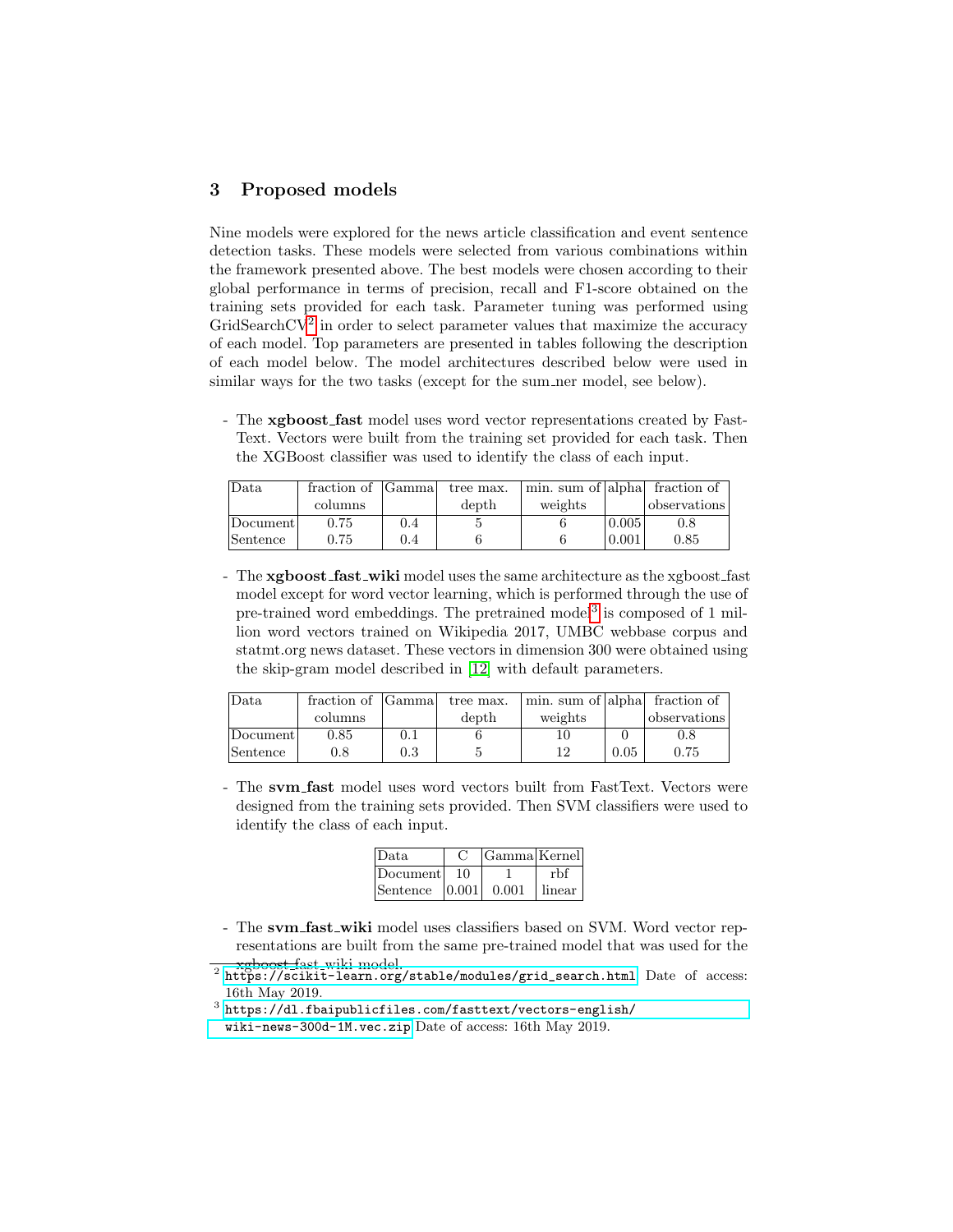| Data.      | C Gamma Kernel |     |
|------------|----------------|-----|
| Document 1 |                | rbf |
| Sentence   |                | rbf |

- The xgboost glove model uses a pre-trained word vector embedding as initialization for the representation of words. This embedding named  $\text{GloVe}^4$  $\text{GloVe}^4$ is composed of 300-dimensional vectors trained over a larger vocabulary of web data (840B words). Then XGBoost classifiers were used to identify the class of each input.

| Data     | fraction of | <b>Gamma</b> | tree max. | min. sum of alpha fraction of |      |              |
|----------|-------------|--------------|-----------|-------------------------------|------|--------------|
|          | columns     |              | depth     | weights                       |      | observations |
| Document | 0.8         | 0.0          |           |                               | 0.05 | 0.75         |
| Sentence | 0.75        | 0.3          |           |                               | 0.05 | 0.8          |

- The **xgboost\_w2v** model is designed from a word vector representations performed by Word2vec. Vectors were built from the training set provided for each task. Then XGBoost classifiers were used to classify inputs.

| Data     | fraction of | <b>Gamma</b> | tree max. | min. sum of alpha fraction of |       |              |
|----------|-------------|--------------|-----------|-------------------------------|-------|--------------|
|          | columns     |              | depth     | weights                       |       | observations |
| Document | 0.8         | 0.0          |           | 12                            | 0.001 | 0.8          |
| Sentence | $\rm 0.85$  | 0.3          |           | 12                            | 0.001 | 0.85         |

- The sum ner model uses slightly different text processing according to the application context.
	- For Task 1, the text was trimmed to capture sentences that are most representative of the source document. In this way, we aimed to gain topical clarity and reduce the vocabulary space. Similar to a text summarization process, each sentence was scored as the sum of the weighted frequencies of its words within the whole document. The highest-scoring sentences were then chosen to give a concise representation of the document. The best performances were observed by keeping the first 4 sentences with the highest scores.
	- For both Task 1 (using sentences derived from document level as above) and Task 2 (which begins at sentence level), we then apply text normalization using a named entity recognition  $\text{tool}^5$  $\text{tool}^5$ . Only entities referring to a person, a location or an organisation are identified. Each entity localized is replaced by the name of its class. The aim with this process is to provide harmonized vector patterns which can be beneficial in word representation processes.
	- For both tasks, the final step is to perform classification using the XG-Boost technique.

<span id="page-4-0"></span> $^4$  <http://nlp.stanford.edu/data/glove.840B.300d.zip> Date of access: 17th June 2019.

<span id="page-4-1"></span><sup>&</sup>lt;sup>5</sup> <https://nlp.stanford.edu/software/CRF-NER.shtml> Date of access: 17th June 2019.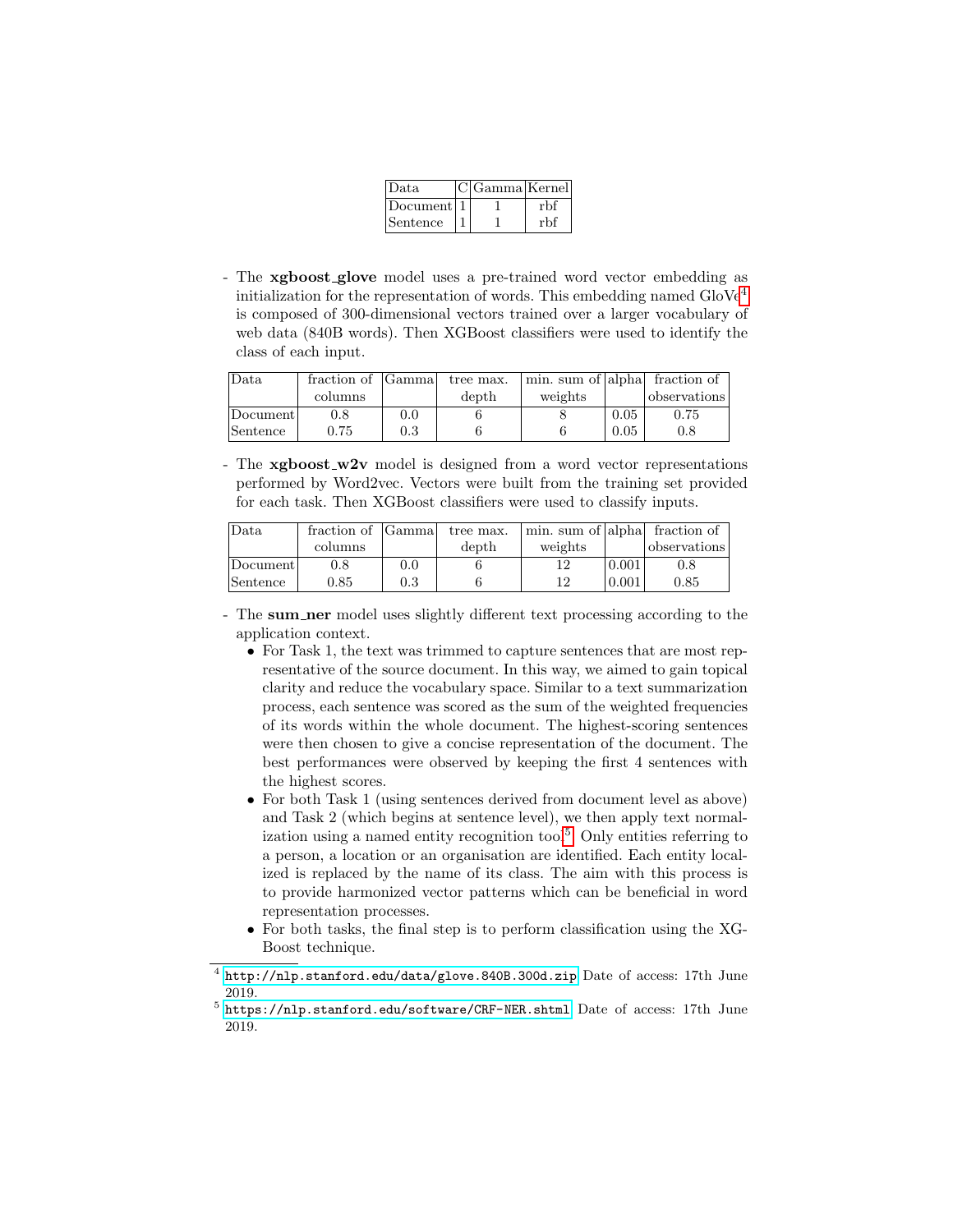| Data     | fraction of [Gamma] |     | tree max. | min. sum of  alpha  fraction of |       |              |
|----------|---------------------|-----|-----------|---------------------------------|-------|--------------|
|          | columns             |     | depth     | weights                         |       | observations |
| Document | $0.85\,$            | 0.1 |           |                                 | 0.01  | 0.85         |
| Sentence | $\rm 0.85$          | 0.4 |           |                                 | 0.001 | 0.8          |

- The xgboost fast SVD and xgboost fast wiki SVD models were created from the xgboost fast and xgboost fast wiki models above by the addition of dimension reduction alongside feature extraction. Dimension reduction was applied using the Singular Value Decomposition (SVD) method, a commonly applied technique, in order to reduce noise and increase model stability. Briefly, SVD is a matrix decomposition method for reducing a matrix to its constituent parts, to make certain subsequent matrix calculations simpler.

## <span id="page-5-0"></span>4 Experimental results

In this section, we present experimental results obtained on the test sets provided for intermediate evaluation in the CLEF ProtestNews track. The ProtestNews evaluation process was divided into two phases. The first phase (intermediate evaluation) was conducted on test sets extracted from Indian news articles. The second phase (final evaluation) includes English-language news articles from both India and China (see below).

The training sets used for experimental testing of the different models are taken from the final evaluation phase (3429 documents and 5884 sentences extracted from India news articles). The test sets are from the intermediate phase and are composed of 457 documents and 663 sentences respectively, extracted from India news articles. Evaluation measures used for each task are precision, recall, F1-score and the average of F1-scores obtained in these two tasks (Avg.2).

| Model                 | Document |       |       | Sentence                                            |       |       | Avg. $2$ |
|-----------------------|----------|-------|-------|-----------------------------------------------------|-------|-------|----------|
|                       |          |       |       | precision recall F1-score precision recall F1-score |       |       |          |
| xgboost_fast_SVD      | 0.533    | 0.392 | 0.452 | 0.344                                               | 0.072 | 0.120 | 0.256    |
| xgboost_fast_wiki_SVD | 0.315    | 0.225 | 0.263 | 0.188                                               | 0.065 | 0.097 | 0.18     |
| xgboost_fast          | 0.773    | 0.568 | 0.655 | 0.152                                               | 0.021 | 0.037 | 0.346    |
| xgboost_fast_wiki     | 0.822    | 0.637 | 0.718 | 0.750                                               | 0.391 | 0.514 | 0.616    |
| sym_fast              | 0.794    | 0.529 | 0.635 | 0.176                                               | 0.108 | 0.058 | 0.346    |
| sym_fast_wiki         | 0.829    | 0.716 | 0.768 | 0.833                                               | 0.326 | 0.468 | 0.618    |
| $w2v_glove$           | 0.857    | 0.588 | 0.698 | 0.761                                               | 0.370 | 0.498 | 0.598    |
| $w2v_x$ gboost        | 0.798    | 0.618 | 0.696 | 0.333                                               | 0.007 | 0.014 | 0.355    |
| sum_ner               | 0.535    | 0.147 | 0.230 | 0.461                                               | 0.043 | 0.079 | 0.155    |

<span id="page-5-1"></span>Table 1. Experimental results using intermediate evaluation data from CLEF 2019 ProtestNews Track.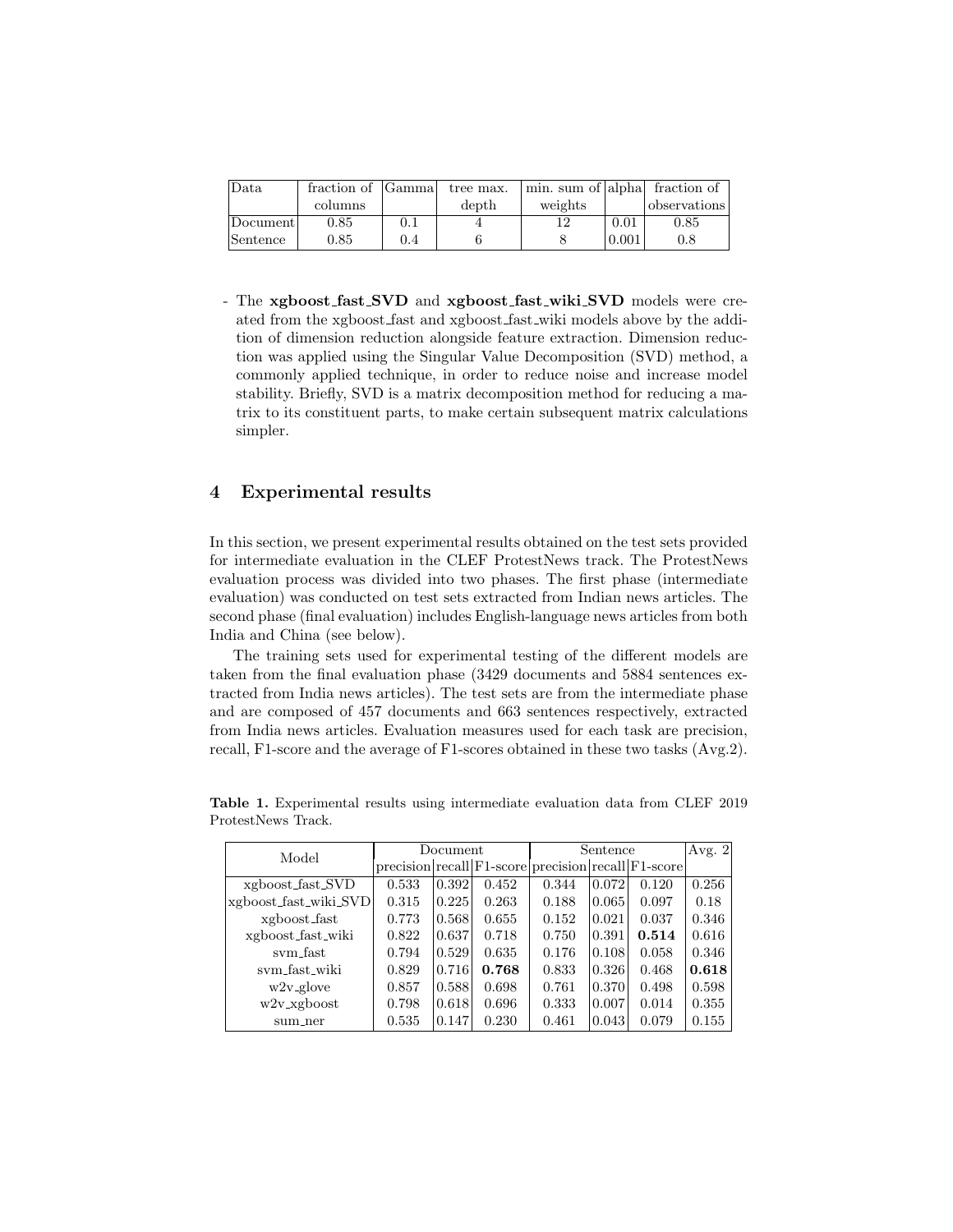Table [1](#page-5-1) gives results obtained for the model architectures presented in Section [3.](#page-3-0) At the document level, we observe that the best precision is obtained by the w2v\_glove model. For recall and F1-score, best performances are observed with the svm fast wiki model. At the sentence level, the best precision is given by svm fast wiki. xgboost fast wiki obtains the best results both on recall and F1 score. The best average of F1-scores (Avg.2) is given by the svm fast wiki model.

It is interesting to note that models based on pre-trained word vectors (i.e. x wiki,  $w2v$  glove) obtain higher performances than those built directly from the sources provided in the ProtestNews data sets. This finding suggests that, in this context, enriched word vector representation using external data improves global performance of the classification models. The combination of pre-trained word vectors with FastText and a SVM classifier provided a model that was robust and suitable for both levels of scope, especially in terms of precision.

## <span id="page-6-0"></span>5 Official CLEF ProtestNews results

In this section, we present results obtained for the final evaluation phase of CLEF ProtestNews 2019. Proposed models were evaluated on Task 1 (news article classification) and Task 2 (event sentence detection) using two different testing sets. Task 3 was not attempted.

As in the experimental results above, the training sets provided were composed of 3429 documents (Task 1) and 5884 sentences (Task 2) extracted from English-language news articles from India. Table [2](#page-6-1) gives details of the final evaluation test sets.

<span id="page-6-1"></span>

| Test set                                 | number of records source |       |
|------------------------------------------|--------------------------|-------|
| task1_test                               | 687                      | India |
| china_test_task1                         | 1801                     | China |
| task2_test                               | 1107                     | India |
| $\left  \text{china_test-task2} \right $ | 1235                     | hina  |

Table 2. Description of final evaluation test sets.

Table [3](#page-7-1) gives results for the final evaluation phase. Evaluation measures used are the F1-score for each task and the average of F1-scores obtained across both tasks (Avg. 2). The models presented for this phase are based on the xgboost fast SVD and xgboost fast wiki SVD model architectures introduced in Section [3.](#page-3-0)[6](#page-6-2) The best model performance is given for comparison.

The best model achieved an average F1-score across the two tasks of 0.652. As we can observe, the results obtained by our proposed models are less effective, with respectively an average F1-score over the two tasks of 0.163 and 0.193. We

<span id="page-6-2"></span><sup>6</sup> Due to problems with the ProtestNews submission system, only these two models were entered into the final evaluation, despite their relative poor performance in experimental testing.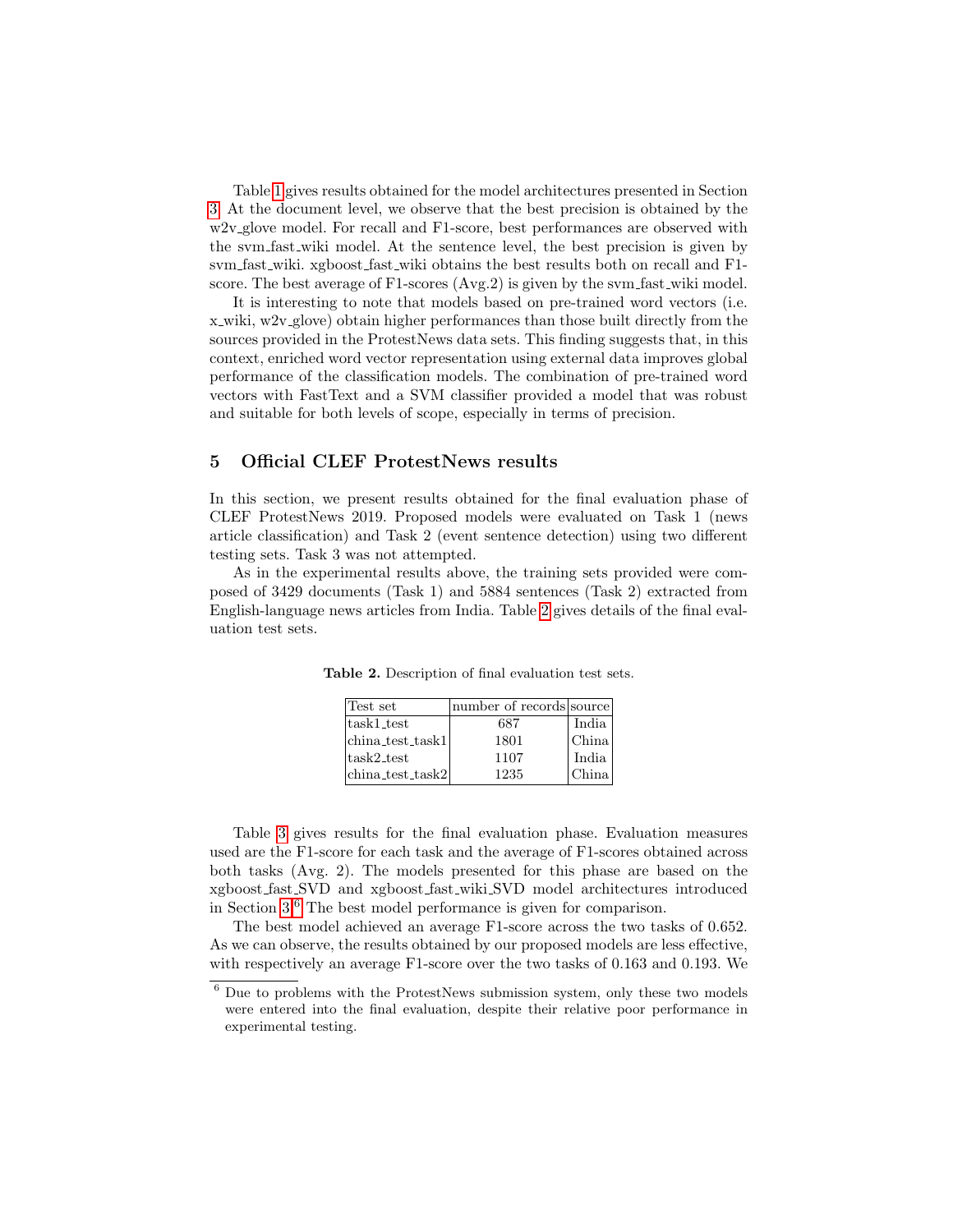Table 3. Official results - Final evaluation phase CLEF 2019 ProtestNews Track.

<span id="page-7-1"></span>

| Model                                                                   | $\sqrt{\text{Task } 1 / \text{Task } 2}$ Avg. 2 |  |
|-------------------------------------------------------------------------|-------------------------------------------------|--|
| $Best.run_2019$                                                         | $\vert 0.746 \vert 0.558 \vert 0.652$           |  |
| xgboost_fast_SVD                                                        | $\boxed{0.232 \mid 0.094 \mid 0.163}$           |  |
| $\vert$ xgboost_fast_wiki_SVD $\vert$ 0.294 $\vert$ 0.092 $\vert$ 0.193 |                                                 |  |

suspect that dimension reduction did not offer an advantage here. Usually used on a large set of features, SVD appears not to have helped extraction of suitable discriminant features for these classification tasks. With these settings, results are better on the Task 1 than Task 2. This may be explained by the difference in length of the text records in these two levels of scope. However, it is interesting to observe that the use of a pre-trained model improved results obtained in Task 1.

Comparing performance between experimental testing and the final Protest-News evaluation, we see a worse Avg. 2 score for xgboost fast SVD and slightly better Avg.2 score for xgboost fast wiki SVD, for the final evaluation relative to the experimental test on intermediate evaluation data. We note that in the intermediate phase, models are tested and trained on the same kinds of content (Indian news), whereas in the final phase models are trained on Indian content and tested on both Indian and China content. It appears that use of a pretrained model is less effective in the sentence level than in the document level when models are applied on the same kind of content. Conversely models trained on similar content are more suitable. We conclude that with these settings, features extracted are less generalisable, while those extracted from a pre-trained model give a slight decrease in performance but are more robust when confronted with another type of data.

### 6 Conclusion

In this paper, we presented our contribution to the CLEF 2019 ProtestNews Track. Models evaluated combined word-embedding techniques (Word2Vec, GloVe and FastText) with linear classifiers (SVM and XGBoost), as well as dimension reduction as a pre-processing step (SVD). Models showed worse performance when combined with dimension reduction. Word embedding, which is often sensitive to the domain of application, provided best performance when word vectors were generated from pre-trained models, independent of the level of scope.

In future work, we plan to evaluate all models proposed during the experimental phase on the datasets used in the final evaluation phase of CLEF Protest-News. This will help explore the portability of these models to datasets extracted from an another country and estimate their ability to adapt to new domains.

### References

<span id="page-7-0"></span>1. Rafeeque, P. C., & S. Sendhilkumar.: A survey on short text analysis in web. In: Third International Conference on Advanced Computing. IEEE, (2011).